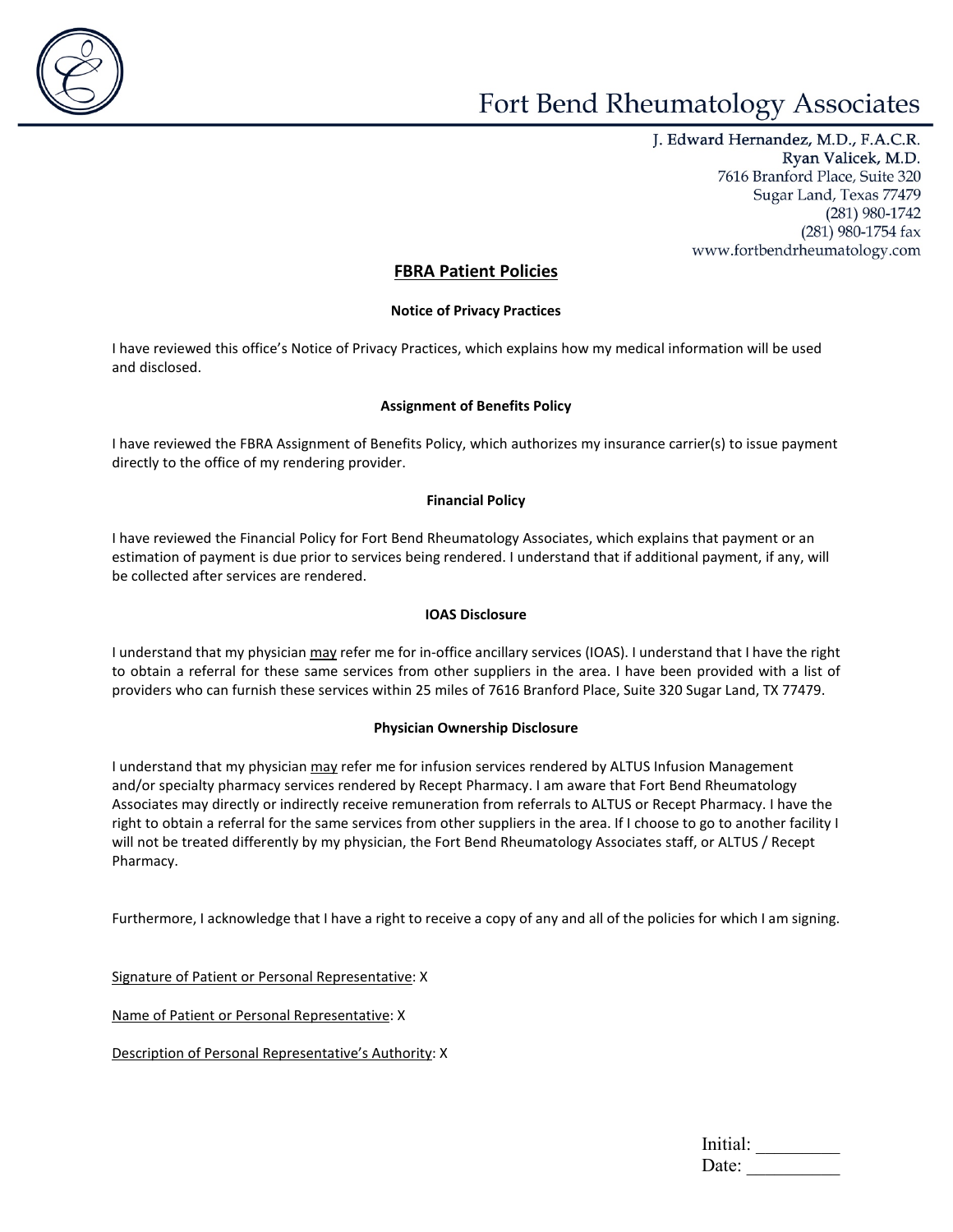

J. Edward Hernandez, M.D., F.A.C.R. Ryan Valicek, M.D. 7616 Branford Place, Suite 320 Sugar Land, Texas 77479 (281) 980-1742  $(281)$  980-1754 fax www.fortbendrheumatology.com

## **Notice of Privacy Practices Fort Bend Rheumatology Associates**

This notice describes how medical information about you may be used and disclosed and how you can get access to this information. Please review it carefully.

This practice uses and discloses health information about you for treatment, to obtain payment for treatment, for administrative purposes, and to evaluate the quality of care that you receive.

This notice describes our privacy practices. We may change our policies and this notice at any time and have those revised policies apply to all the protected health information we maintain. If or when we change our notice, we will post the new notice in the office where it can be seen. You can request a paper copy of this notice, or any revised notice, at any time (even if you have allowed us to communicate with you electronically). For more information about this notice or our privacy practices and policies, please contact the office of Fort Bend Rheumatology Associates.

## A. Treatment, Payment, Health Care Operations

#### **Treatment**

We are permitted to use and disclose your medical information to those involved in your treatment. For example, the physician in this practice is a specialist. When we provide treatment we may request that your primary care physician share your medical information with us. Also, we may provide your primary care physician information about your particular condition so that he or she can appropriately treat you for other medical conditions, if any.

#### **Payment**

We are permitted to use and disclose your medical information to bill and collect payment for the services we provide to you. For example, we may complete a claim form to obtain payment from your insurer or HMO. That form will contain medical information, such as a description of the medical services provided to you, that your insurer or HMO needs to approve payment to us.

#### **Health Care Operations**

We are permitted to use or disclose your medical information for the purposes of health care operations, which are activities that support this practice and ensure that quality care is delivered.

## B. Disclosures That Can Be Made Without Your Authorization

There are situations in which we are permitted to disclose or use your medical information without your written authorization or an opportunity to object. In other situations, we will ask for your written authorization before using or disclosing any identifiable health information about you. If you choose to sign an authorization to disclose information, you can later revoke that authorization, in writing, to stop future uses and disclosures. However, any revocation will not apply to disclosures or uses already made or that rely on that authorization.

## **Public Health, Abuse or Neglect, and Health Oversight**

We may disclose your medical information for public health activities. Public health activities are mandated by federal, state, or local government for the collection of information about disease, vital statistics (like births and death), or injury by a public health authority. We may disclose medical information, if authorized by law, to a person who may have been exposed to a disease or may be at risk for contracting or spreading a disease or condition. We may disclose your medical information to report reactions to medications, problems with products, or to notify people or recalls of products they may be using.

| Initial: |  |
|----------|--|
| Date:    |  |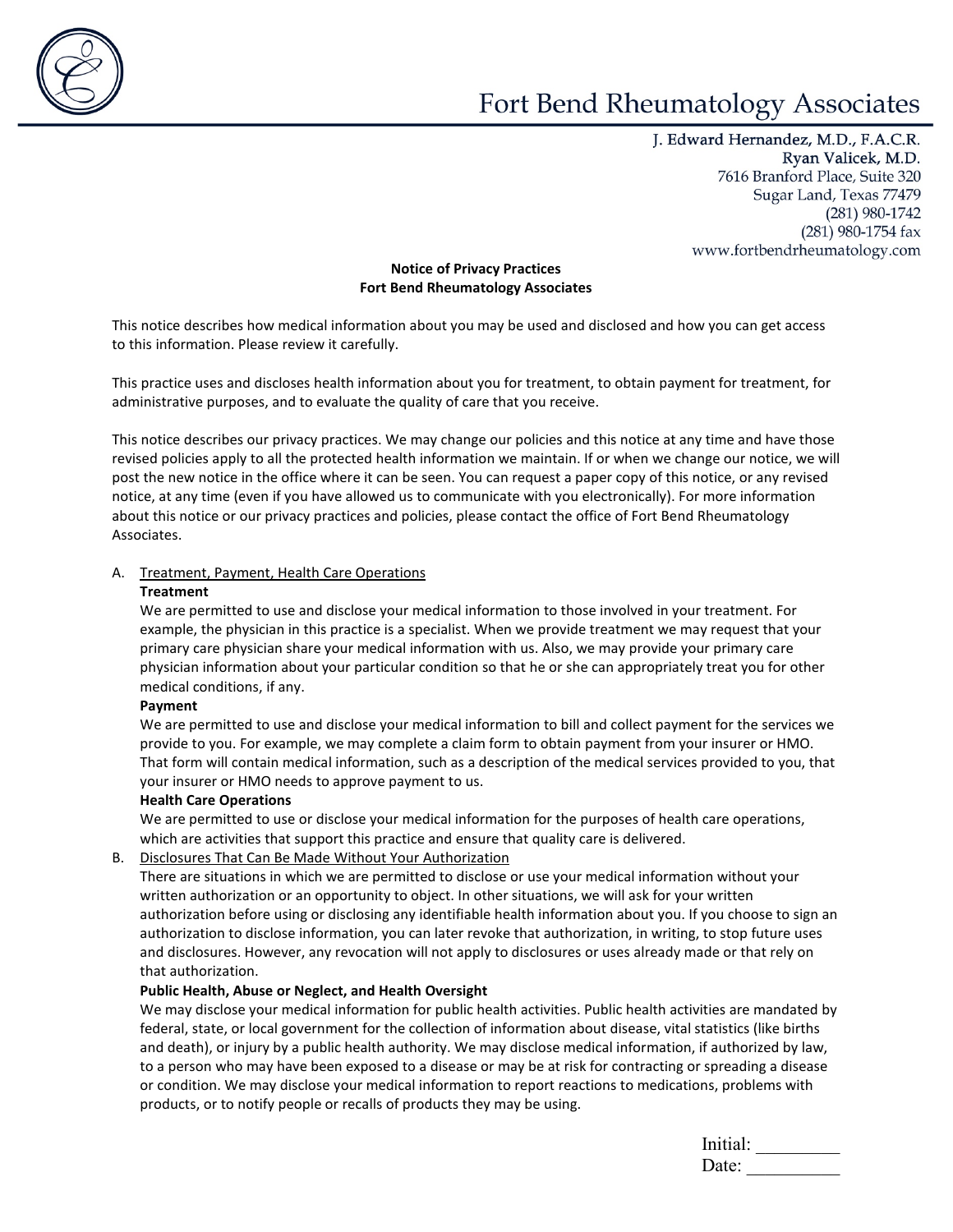

J. Edward Hernandez, M.D., F.A.C.R. Ryan Valicek, M.D. 7616 Branford Place, Suite 320 Sugar Land, Texas 77479 (281) 980-1742  $(281)$  980-1754 fax www.fortbendrheumatology.com

Because Texas law requires physicians to report child abuse or neglect, we may disclose medical information to a public agency authorized to receive reports or child abuse or neglect. Texas law also requires a person having cause to believe that an elderly or disabled person is in a state of abuse, neglect, or exploitation to report the information to the state, and HIPAA privacy regulations permit the disclosure of information to report abuse or neglect of elders or the disabled.

We may disclose your medical information to a health oversight agency for those activities authorized by law. Examples of these activities are audits, investigations, licensure applications and inspections, which are all government activities undertaken to monitor the health care delivery system and compliance with other laws, such as civil rights laws.

## **Legal Proceedings and Law Enforcement**

We may disclose your medical information in the course of judicial or administrative proceedings in response to an order of the court (or the administrative decision-maker) or other appropriate legal process. Certain requirements must be met before the information is disclosed.

If asked by a law enforcement official, we may disclose your medical information under limited circumstances provided:

- The information is released pursuant to legal process, such as a warrant or subpoena;
- The information pertains to a victim of crime and you are incapacitated;
- The information pertains to a person who has died under circumstances that may be related to criminal conduct;
- The information is about a victim of crime and we are unable to obtain the person's agreement;
- The information is released because of a crime that has occurred on these premises; or
- The information is released to locate a fugitive, missing person, or suspect.

We also may release information if we believe the disclosure is necessary to prevent or lessen an imminent threat to the health or safety of a person.

#### **Worker's Compensation**

We may disclose your medical information as required by workers' compensation law.

## **Inmates**

If you are an inmate or under the custody of law enforcement, we may release your medical information to the correctional institution or law enforcement official. This release is permitted to allow the institution to provide you with medical care, to protect your health or the health and safety of others, or for the safety and security of the institution.

#### **Military, National Security and Intelligence Activities, Protection of the President**

We may disclose your medical information for specialized governmental functions such as separation or discharge from military service, requests as necessary by appropriate military command officers (if you are in the military), authorized national security and intelligence activities, as well as authorized activities for the provision of protective services for the president of the United States, other authorized government officials, or foreign heads of state.

#### **Research, Organ Donation, Coroners, Medical Examiners, and Funeral Directors**

When a research project and its privacy protections have been approved by an institutional review board or privacy board, we may release medical information to researchers for research purposes. We may release medical information to organ procurement organizations for the purposes of facilitating organ, eye, or tissue donation if you are a donor. Also, we may release your medical information to a coroner or medical examiner to identify a deceased person or a cause of death. Further, we may release your medical information to a funeral director when such a disclosure is necessary for the director to carry out his duties.

| Initial: |  |  |  |
|----------|--|--|--|
| Date:    |  |  |  |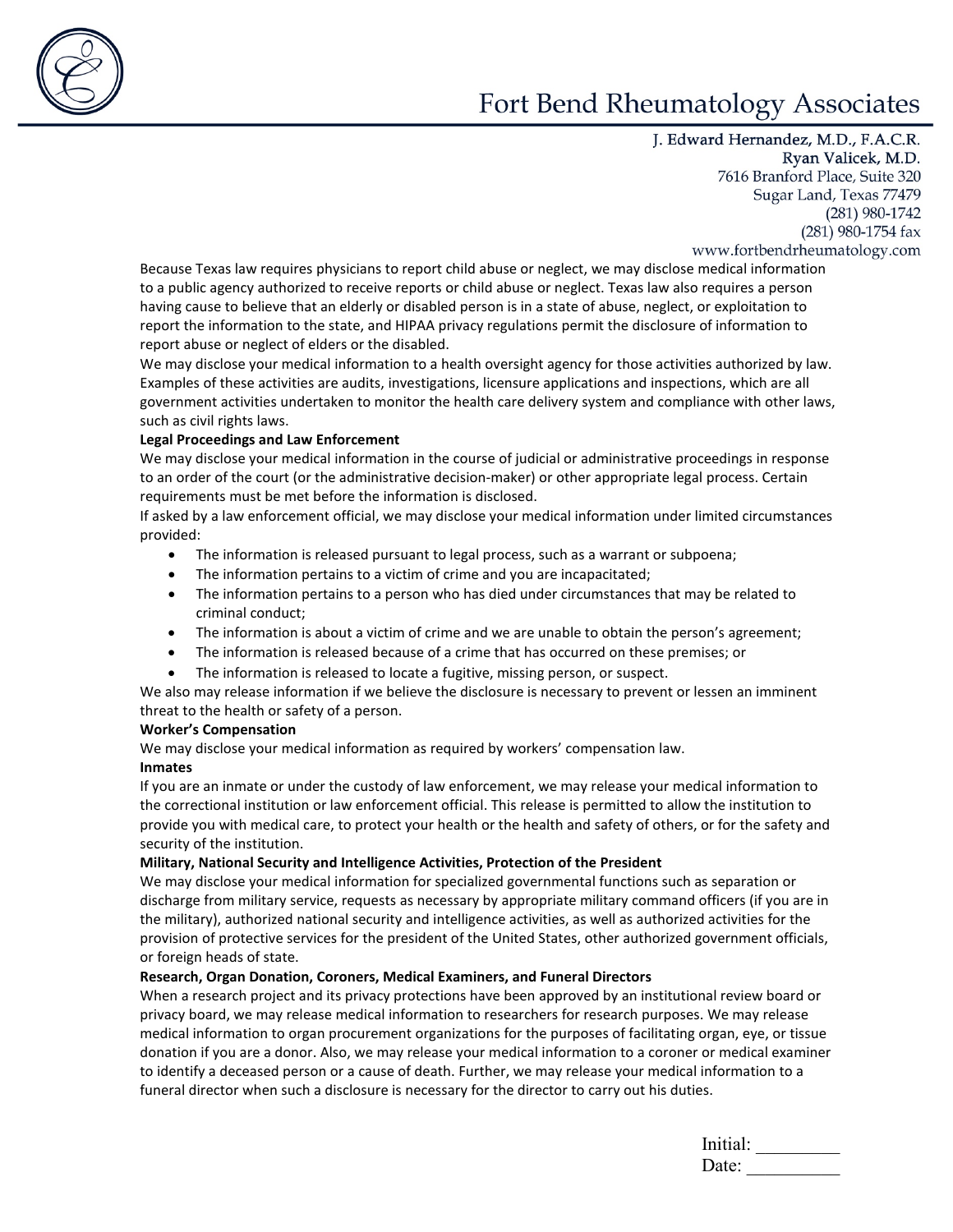

J. Edward Hernandez, M.D., F.A.C.R. Ryan Valicek, M.D. 7616 Branford Place, Suite 320 Sugar Land, Texas 77479 (281) 980-1742  $(281)$  980-1754 fax www.fortbendrheumatology.com

#### **Required by Law**

We may release your medical information when the disclosure is required by law.

## C. Your Rights Under Federal Law

The U.S. Department of Health and Human Services created regulations intended to protect patient privacy as required by the Health Insurance Portability and Accountability Act (HIPAA). Those regulations create several privileges that patients may exercise. We will not retaliate against patients who exercise their HIPAA rights. **Requested Restrictions**

You may request that we restrict or limit how your protected health information is used or disclosed for treatment, payment, or health care operations. We do NOT have to agree to this restriction, but if we do agree, we will comply with your request except under emergency circumstances.

You also may request that we limit disclosure to family members, other relatives, or close personal friends who may or may not be involved in your care.

To request a restriction, submit the following in writing: (a) the information to be restricted, (b) what kind of restriction you are requesting (i.e, on the use of information, disclosure of information, or both), and (c) to whom the limits apply. Please send the request to the address and person listed at the end of this document. **Receiving Confidential Communications by Alternative Means**

You may request that we send communications of protected health information by alternative means or to an alternative location. This request must be made in writing to the person listed below. We are required to accommodate only reasonable requests. Please specify in your correspondence exactly how you want us to communicate with you and, if you are directing us to send it to a particular place, the contact/address information.

## **Inspection and Copies of Protected Health Information**

You may inspect and/or copy health information that is within the designated record set, which is information that is used to make decisions about your care. Texas law requires that requests for copies be made in writing, and we ask that requests for inspection of your health information also be made in writing. Please send your request to the person listed at the end of this document.

We may ask that a narrative of that information be provided rather than copies. However, if you do not agree to our request, we will provide copies.

We can refuse to provide some of the information you ask to inspect or ask to be copied for the following reasons:

- The information is psychotherapy notes.
- The information reveals the identity of a person who provided information under a promise of confidentiality.
- The information is subject to the Clinical Laboratory Improvements Amendments of 1988.
- The information has been compiled in anticipation of litigation.

We can refuse to provide access to or copies of some information for other reasons, provided that we arrange for a review of our decision on your request. Any such review will be made by another licensed health care provider who was not involved in the prior decision to deny access.

Texas law requires us to be ready to provide copies or a narrative within 15 days or your request. We will inform you when the records are ready or if we believe access should be limited. If we deny access, we will inform you in writing. HIPAA permits us to charge a reasonable cost-based fee.

#### **Amendment of Medical Information**

You may request an amendment of your medical information in the designated record set. Any such request must be made in writing to the person listed at the end of this document. We will respond within 60 days or your request. We may refuse to allow an amendment for the following reasons:

| Initial: |  |
|----------|--|
| Date:    |  |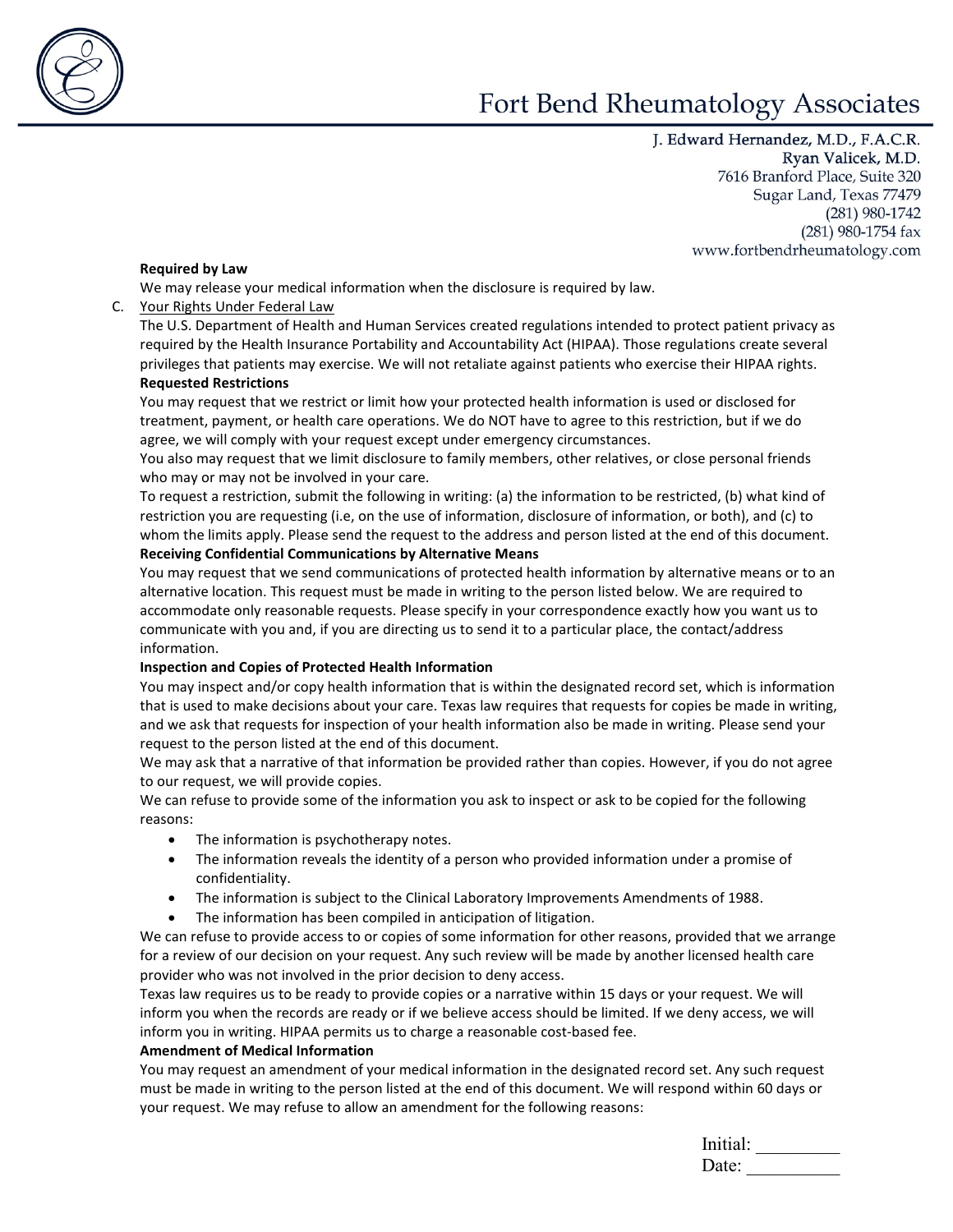

J. Edward Hernandez, M.D., F.A.C.R. Ryan Valicek, M.D. 7616 Branford Place, Suite 320 Sugar Land, Texas 77479 (281) 980-1742  $(281)$  980-1754 fax www.fortbendrheumatology.com

- The information wasn't created by this practice or the physicians in this practice.
- The information is not part of the designated record set.
- The information is not available for inspection because of an appropriate denial.
- The information is accurate and complete.

Even if we refuse to allow an amendment, you are permitted to include a patient statement about the information at issue in your medical record. If we refuse to allow an amendment, we will inform you in writing. If we approve the amendment, we will inform you in writing, allow the amendment to be made and tell others that we now have the incorrect information.

## **Accounting of Certain Disclosures**

HIPAA privacy regulations permit you to request, and us to provide, an accounting of disclosures that are other than for treatment, payment, health care operations, or made via an authorization signed by you or your representative. Please submit any request for an accounting to the person at the end of this document. Your first account of disclosures (within a 12-month period) will be free. For additional requests within that period we are permitted to charge for the cost of providing the list. If there is a charge we will notify you, and you may choose to withdraw or modify your request before any costs are incurred.

## D. Appointment Reminders, Treatment Alternatives, and Other Benefits

We may contact you by (telephone, mail, or both) to provide appointment reminders, information about treatment alternatives, or other health-related benefits and services that may be of interest to you.

E. Complaints

If you are concerned that your privacy rights have been violated, you may contact our office at the number listed below. You may also send a written complaint to the U.S. Department of Health and Human Services. We will not retaliate against you for filing a complaint with us or the government. You may contact our office at 281-980-1742 for any questions or concerns you have.

F. Our Promise to You

We are required by law and regulation to protect the privacy of your medical information, to provide you with this notice of our privacy practices with respect to protected health information, and to abide by the terms of the notice of privacy practices in effect.

G. Questions and Contact Information for Requests If you have any questions or want to make a request pursuant to the rights described above, please contact: Fort Bend Rheumatology Associates 7616 Branford Place, Suite 320 Sugar Land, TX 77479 P: 281-980-1742 F: 281-980-1754

| Initial: |  |  |
|----------|--|--|
| Date:    |  |  |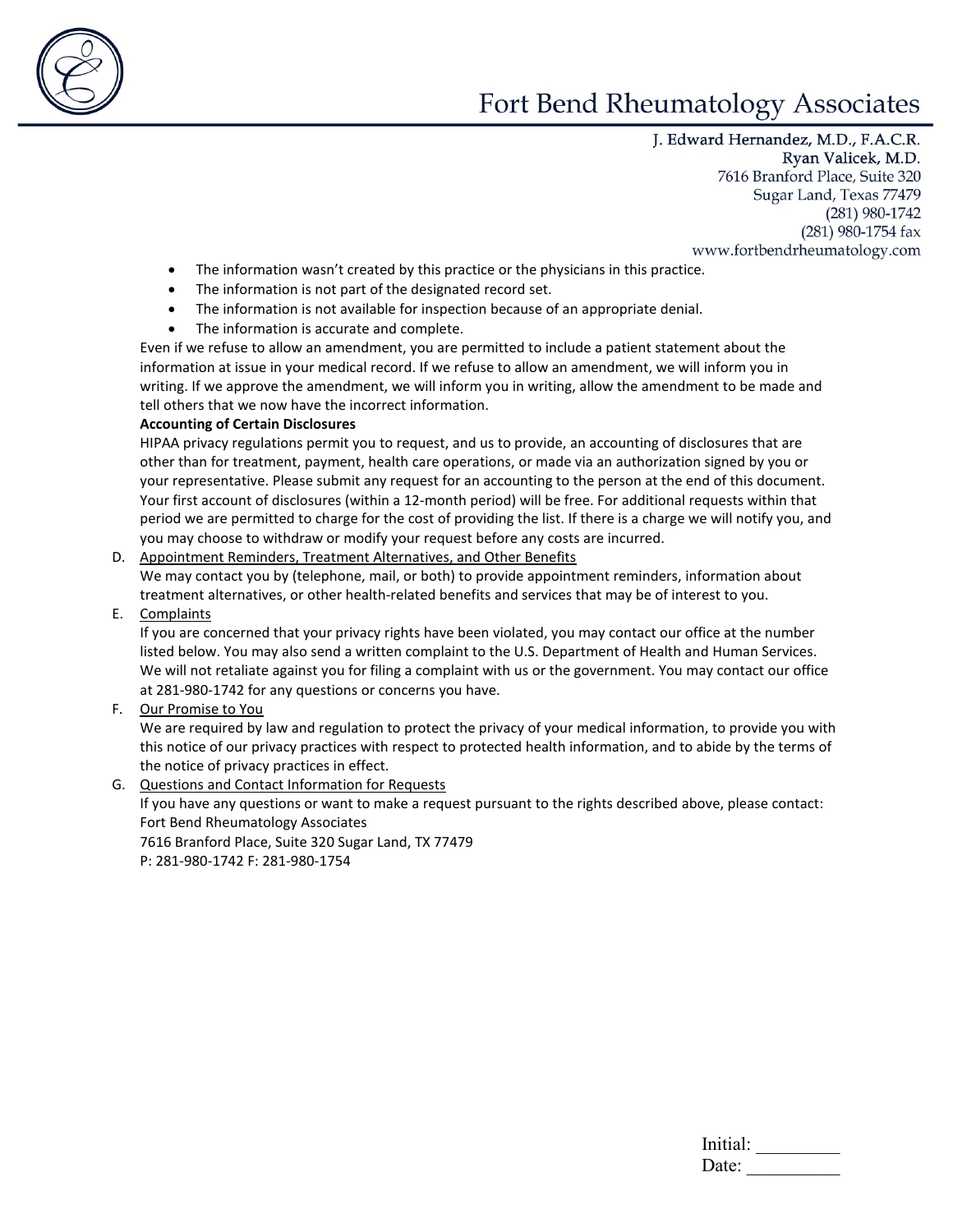

J. Edward Hernandez, M.D., F.A.C.R. Ryan Valicek, M.D. 7616 Branford Place, Suite 320 Sugar Land, Texas 77479 (281) 980-1742 (281) 980-1754 fax www.fortbendrheumatology.com

#### **Assignment of Benefits**

I hereby assign all medical and surgical benefits, to include major medical benefits to which I am entitled. I hereby authorize and direct my insurance carrier(s), including Medicare, private insurance, and my other health/medical plan, to issue insurance payment directly to Fort Bend Rheumatology Associates, PLLC for medical services rendered to myself and or my dependents regardless of my insurance benefits, if any. I authorize doctor to initiate a complaint to the Insurance Commissioner for any reason on my behalf. I understand that I am responsible for any amount not covered by insurance.

#### **Authorization to Release of Information**

I hereby authorize Fort Bend Rheumatology Associates to:

- 1. Release any information necessary to my insurance carriers regarding my illness and treatments
- 2. Process insurance claims generated in the course of examinations or treatment
- 3. Allow a photocopy of this assignment (including my signature) to process insurance claims for the period of lifetime. This order will remain in effect until revoked by me in writing.

I have requested medical services from Fort Bend Rheumatology Associates on behalf of myself and/or my dependents and understand that by making this request, I become fully financially responsible for any and all charges incurred in the course of the treatment authorized.

I further understand that fees are due and payable on the date that services are rendered and agree to pay all such charges incurred in full immediately upon presentation of the appropriate statement. A photocopy of this assignment of benefits is to be considered as valid as the original.

| Initial: |  |  |  |
|----------|--|--|--|
| Date:    |  |  |  |